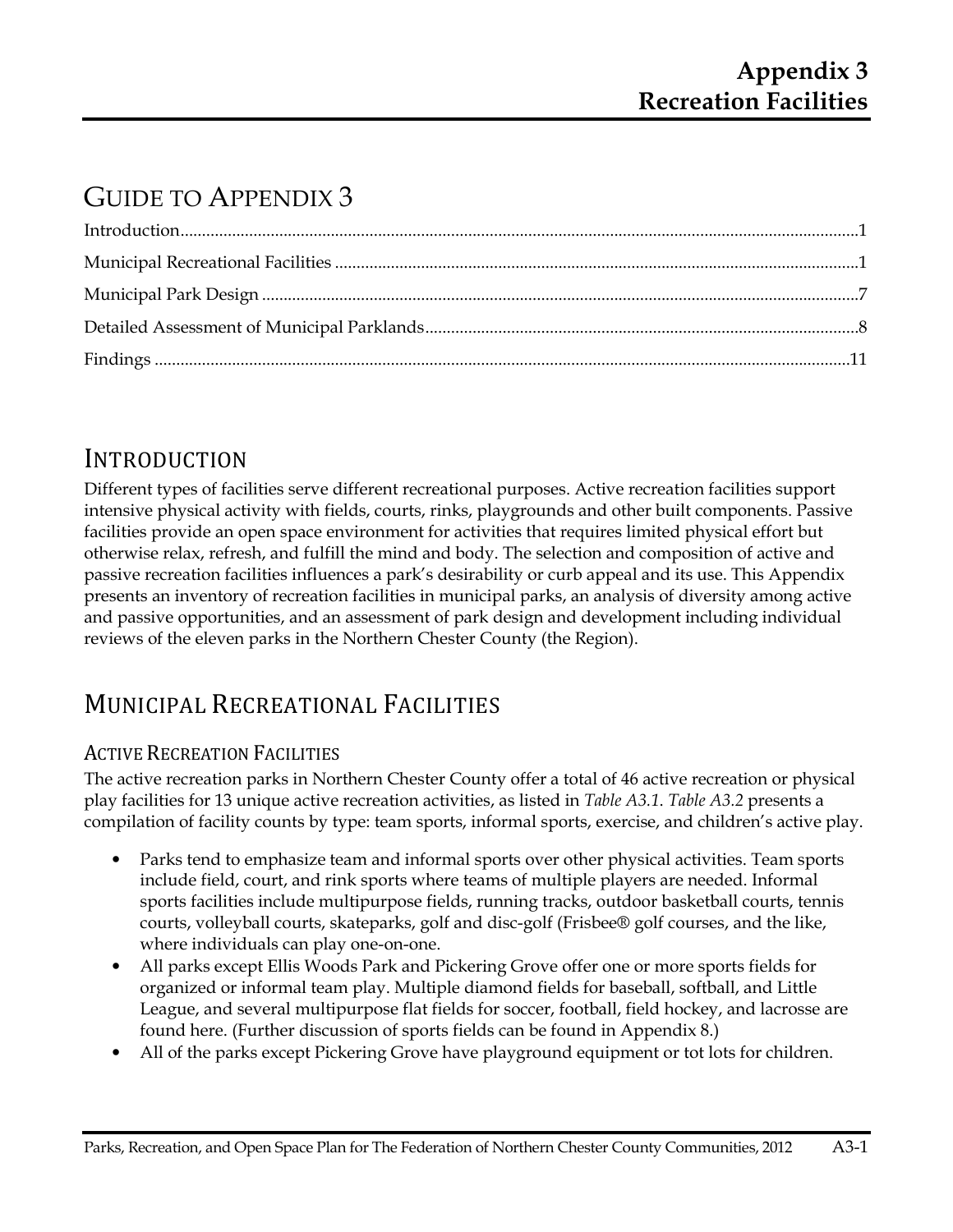# **Appendix 3 Recreation Facilities**

| Table AS.I. Active Recleation Pacific Inventory in Municipal Farks |                 |                                                   |                  |              |                         |              |                         |                       |                |              |               |                       |                            |              |           |          |               |                    |              |                |               |                            |                |
|--------------------------------------------------------------------|-----------------|---------------------------------------------------|------------------|--------------|-------------------------|--------------|-------------------------|-----------------------|----------------|--------------|---------------|-----------------------|----------------------------|--------------|-----------|----------|---------------|--------------------|--------------|----------------|---------------|----------------------------|----------------|
| <b>Facility Name</b>                                               |                 | <b>Active Recreation</b><br>Facilities            |                  |              |                         |              |                         |                       |                |              |               |                       |                            |              |           |          |               |                    |              |                |               |                            |                |
|                                                                    | Baseball: 90-ft | /Little<br>League: 60-ft<br>Softball <sub>/</sub> | Field Hockey     | Football     | Soccer field            | Track        | Multipurpose<br>field   | Basketball<br>Outdoor | Tennis         | Volleyball   | Swimming pool | Playground<br>Tot lot | trail/stations<br>Exercise | Hockey Rink  | Skatepark | Ice Rink | Sledding Hill | <b>Golf Course</b> | Frisbee Golf | Horseshoe Pits | Climbing Wall | Total Active<br>Facilities |                |
| Ellis Woods<br>Park                                                |                 |                                                   |                  |              |                         |              |                         |                       |                |              |               | $\mathbf{1}$          | $\mathbf{1}$               |              |           |          |               |                    |              |                |               |                            | $\overline{2}$ |
| Towpath Park                                                       |                 |                                                   |                  |              |                         |              | $\mathbf{1}$            |                       |                | $\mathbf{1}$ |               | $\mathbf{1}$          |                            |              |           |          |               |                    |              |                |               |                            | $\mathfrak{Z}$ |
| Kimberton<br>Community<br>Park                                     |                 |                                                   |                  |              |                         |              | $\mathbf{1}$            | $\mathbf{1}$          | $\mathfrak{Z}$ |              |               | $\mathbf{1}$          |                            | $\mathbf{1}$ |           |          |               |                    |              |                |               |                            | $\overline{7}$ |
| Community<br>Park on the<br>Ridge                                  |                 | $\mathbf{1}$                                      |                  |              | $\mathbf{1}$            |              |                         | $\mathbf{1}$          | $\overline{2}$ | $\mathbf{1}$ |               | $\mathbf{1}$          | $\mathbf{1}$               |              |           |          |               |                    |              | $\mathbf{1}$   |               | 9                          |                |
| Kenilworth<br>Park                                                 | $\overline{2}$  |                                                   |                  |              |                         |              | $\mathbf{1}$            |                       | $\overline{2}$ |              |               | $\mathbf{1}$          |                            |              |           |          |               |                    |              |                |               | 6                          |                |
| River Bend<br>Park                                                 |                 | $\overline{2}$                                    |                  |              |                         |              | $\mathbf{1}$            |                       |                |              |               | $\mathbf{1}$          |                            |              |           |          |               |                    |              |                |               |                            | $\overline{4}$ |
| Riverside Park                                                     |                 |                                                   |                  |              |                         |              |                         | $\mathbf{1}$          | $\overline{2}$ | $\mathbf{1}$ |               | $\mathbf{1}$          |                            |              |           |          |               |                    |              |                |               |                            | 5              |
| Connie Batdorf<br>Park                                             |                 |                                                   |                  | $\mathbf{1}$ |                         |              |                         |                       |                |              |               | $\mathbf{1}$          |                            |              |           |          |               |                    |              |                |               |                            | $2^{\circ}$    |
| Pickering<br>Grove                                                 |                 |                                                   |                  |              |                         |              |                         |                       |                |              |               |                       |                            |              |           |          |               |                    |              |                |               |                            | $\overline{0}$ |
| <b>Pine Creek</b><br>Park                                          |                 |                                                   |                  |              | $\overline{2}$          | $\mathbf{1}$ |                         |                       |                |              |               | $\mathbf{1}$          |                            |              |           |          |               |                    |              |                |               |                            | $\overline{4}$ |
| <b>Andrew Evans</b><br>Park                                        |                 | 1                                                 |                  |              | $\mathbf{1}$            |              |                         | $\mathbf{1}$          |                |              |               | $\mathbf{1}$          |                            |              |           |          |               |                    |              |                |               |                            | $\overline{4}$ |
| <b>Total Facilities</b>                                            | $\overline{2}$  | 4                                                 | $\boldsymbol{0}$ | $\mathbf{1}$ | $\overline{\mathbf{4}}$ | $\mathbf{1}$ | $\overline{\mathbf{4}}$ | $\boldsymbol{4}$      | 9              | $\mathbf{3}$ | $\pmb{0}$     | 10                    | $\overline{2}$             | $\mathbf{1}$ | $\bf{0}$  | $\bf{0}$ | $\bf{0}$      | $\bf{0}$           | $\bf{0}$     | $\mathbf{1}$   | $\bf{0}$      |                            | 46             |

#### **Table A3.1: Active Recreation Facility Inventory in Municipal Parks**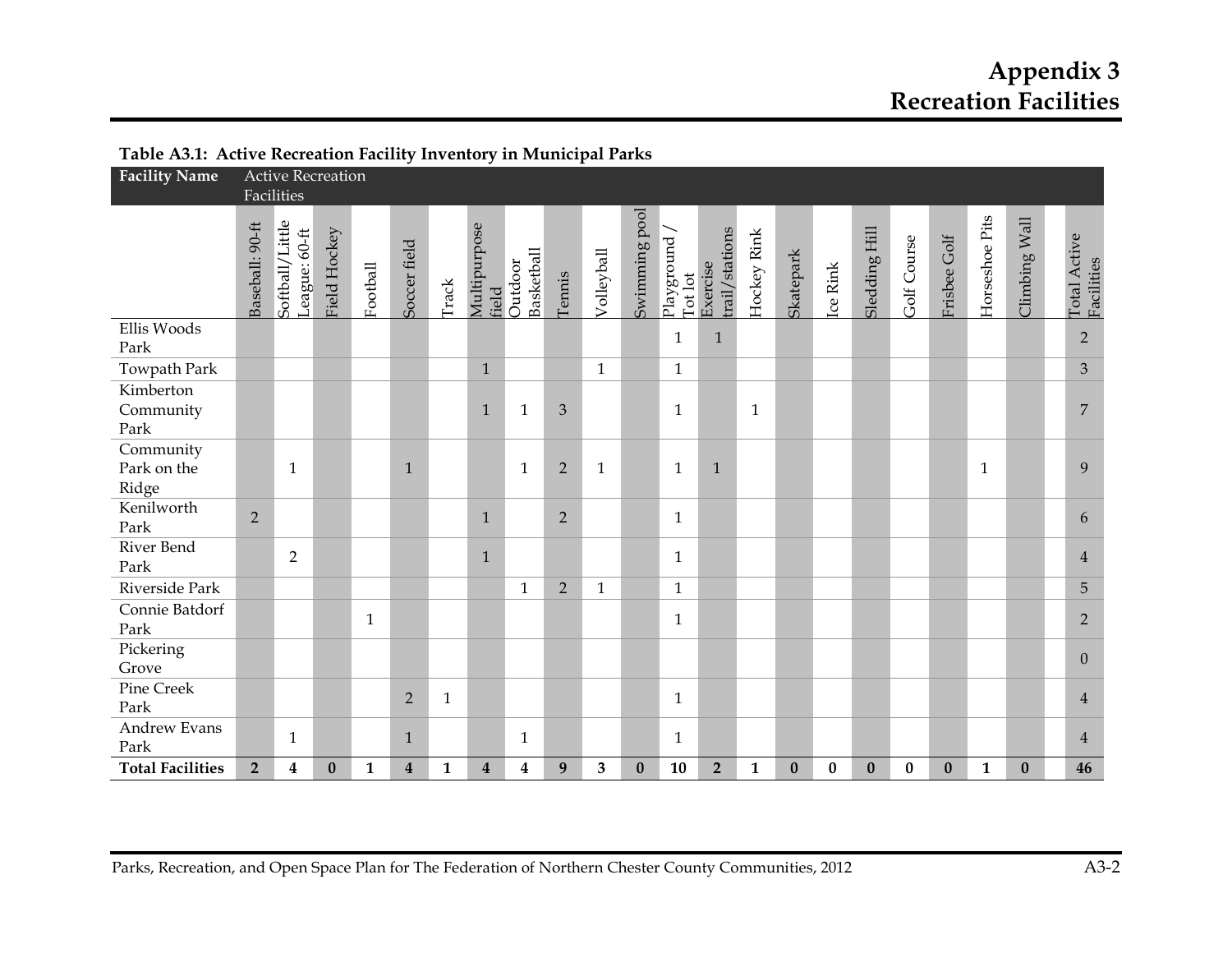- The fitness trail with exercise stations at Community Park on the Ridge and walking loop at Ellis Woods Park are the only facility specifically designed for fitness exercise. The former horseracing track at Pine Creek Park is also suitable for distance walking. Paths and trails in other parks are listed under passive recreation facilities.
- There is one horseshoe pit at Community Park on the Ridge. It is not heavily used, however having only one place to throw horseshoes can limit interest. Parks with multiple facilities of a single type (e.g., basketball, tennis, etc.), demonstrate more demand than parks with just one.
- There are no public swimming pools, public golf courses, skateparks, ice rinks, Frisbee golf courses, sledding hills, or climbing walls in any of the parks.
- There are no indoor facilities for general recreation. The 422 SportsPlex and the Longstreth Training Academy/Wells Road Facility are commercial, for-profit facilities designed for sports training. Four YMCA facilities are located just outside the region: Pottstown, Phoenixville, Lionville, and Morgantown.

| Physical Activity Type | Woods<br><b>Eilis</b> | Towpath   | Kimberton | <b>de</b><br>wumur.<br>5<br>Ridge<br>Park | Kenilworth | Bend<br>River | Riverside | Batdorf<br>Connie | Pickering<br>Grove | Creek<br>Pine | <b>Indrew</b><br>Evans |
|------------------------|-----------------------|-----------|-----------|-------------------------------------------|------------|---------------|-----------|-------------------|--------------------|---------------|------------------------|
| <b>Team Sports</b>     |                       | $\bullet$ |           |                                           |            | $\bullet$     | $\bullet$ | $\bullet$         |                    | $\bullet$     |                        |
| <b>Informal Sports</b> |                       | $\bullet$ |           |                                           |            |               |           | $\bullet$         |                    | $\bullet$     | $\bullet$              |
| Exercise               | $\bullet$             |           | (         | $\bullet$                                 |            |               |           |                   | $\Box$             | $\bullet$     |                        |
| Children's Active Play | $\bullet$             | $\bullet$ | $\bullet$ | $\bullet$                                 | $\bullet$  | $\bullet$     | $\bullet$ | $\bullet$         |                    | $\bullet$     | $\bullet$              |

#### **Table A3.2: Facilities for Active Recreation by Physical Activity**

Key:  $\circ$  No Facility,  $\bullet$  1-2 Facilities,  $\bullet$  3 or more Facilities

#### FACILITIES FOR PASSIVE RECREATION

These same parks offer a total of 59 natural or manmade features for passive recreation for 14 unique passive recreation activities, as listed in *Table A3.3*.

- All parks offer one or more seating areas. Types vary from park benches to picnic benches to sports field bleachers, and numbers of benches vary from 1 to 12 seating locations per park.
- All but Riverside Park have a picnic area or pavilion.
- Ellis Woods, Towpath Park, Kenilworth Park, Kimberton Community Park, Pine Creek Park, and Andrew Evans Park have walking or "fitness" paths. These paths provide a smooth surface for internal circulation. Their functionality to support walking for fitness varies with their length and configuration. None offer facilities for strength-building, flexibility or other aspects of fitness
- Ellis Woods, Towpath Park, Kenilworth Park, Riverside Park, Pickering Grove, and Pine Creek Park offer access to a river, creek, or pond for fishing.
- In addition to the parks with fishing waters, Ellis Woods abuts Pigeon Creek and River Bend Park offer views of the Schuylkill River.
- Towpath Park and Riverside Park have the only boat launches.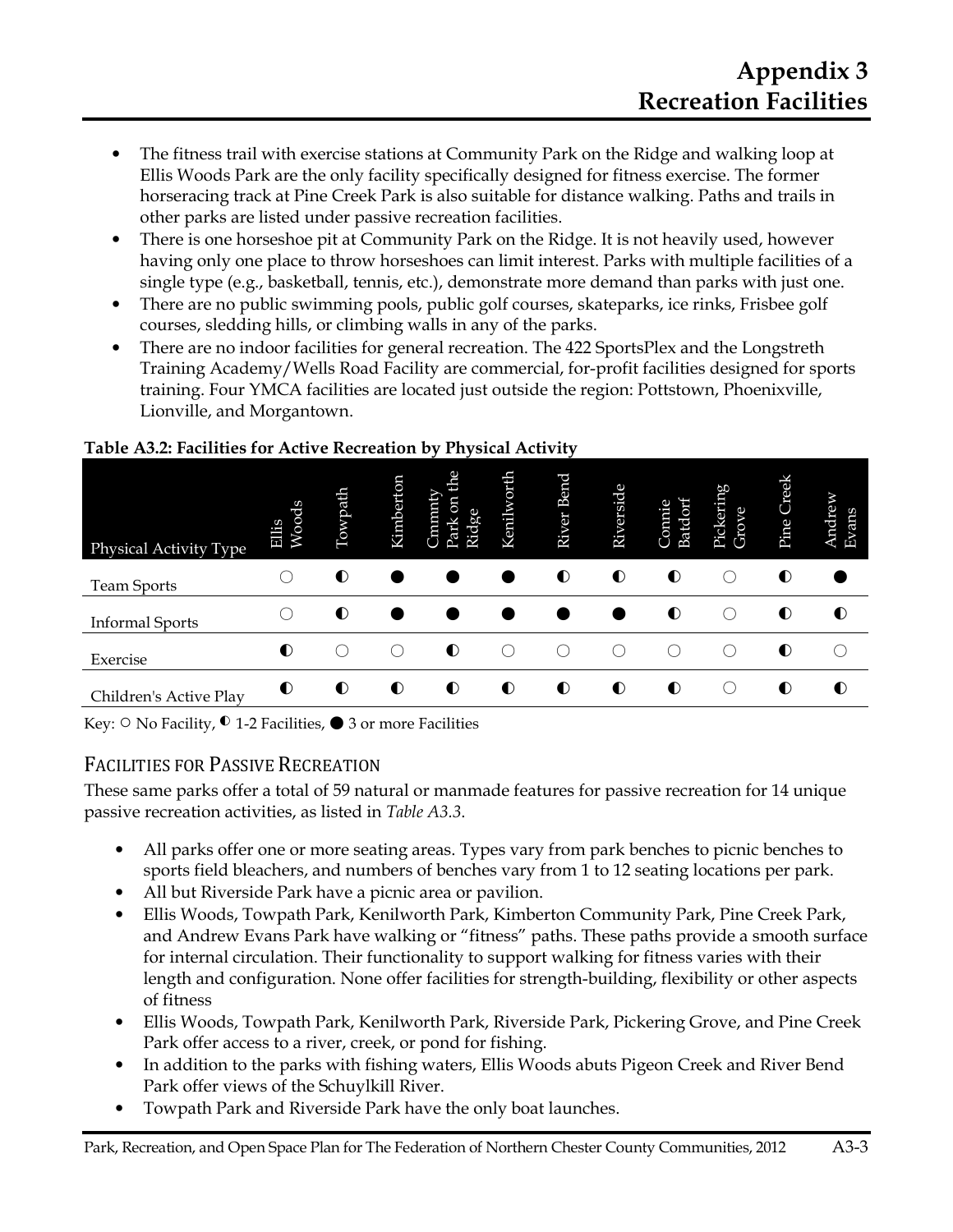| <b>Facility Name</b>           |              |                       | <b>Passive Recreation Facilities</b> |                |              |                      |                                             |                          |                         | $\cdots$ $\cdots$ $\cdots$ $\cdots$ $\cdots$ $\cdots$ |                            |                    |                      |           |                |                         |              |                       |                                     |
|--------------------------------|--------------|-----------------------|--------------------------------------|----------------|--------------|----------------------|---------------------------------------------|--------------------------|-------------------------|-------------------------------------------------------|----------------------------|--------------------|----------------------|-----------|----------------|-------------------------|--------------|-----------------------|-------------------------------------|
|                                | Paths/Trails | Benches/Sitting Areas | Amphitheatre<br>Bandshell            | Fishing Access | Boat Launch  | Picnic Area/Pavilion | Viewpoint/<br>Observation Tower<br>Elevated | Manmade Water<br>Feature | Ornamental Gardens      | Community Planting<br>Gardens                         | <b>Historical Features</b> | Historical Markers | Area<br>Nature Study | Campsites | Woods          | Meadows                 | Wetlands     | Natural Water Feature | <b>Total Passive<br/>Facilities</b> |
| Ellis Woods Park               | $\mathbf{1}$ | Y                     |                                      |                |              | $\mathbf{1}$         |                                             |                          |                         |                                                       |                            |                    |                      |           | $\mathbf{1}$   |                         | $\mathbf{1}$ | 1                     | 6                                   |
| Towpath Park                   | $\mathbf{1}$ | $\mathbf Y$           |                                      | $\mathbf{1}$   | $\mathbf{1}$ | $\mathbf{1}$         |                                             | $\mathbf{1}$             |                         |                                                       | $\mathbf{1}$               | $\mathbf{1}$       |                      |           | $\mathbf{1}$   |                         |              | $\mathbf{1}$          | 10                                  |
| Kimberton<br>Community Park    | $\mathbf{1}$ | Υ                     |                                      |                |              | $\mathbf{1}$         |                                             |                          |                         |                                                       |                            |                    |                      |           |                |                         |              |                       | 3                                   |
| Community Park<br>on the Ridge |              | $\mathbf{Y}$          |                                      |                |              | $\mathbf{1}$         |                                             |                          |                         |                                                       |                            |                    |                      |           | $\mathbf{1}$   | $\mathbf{1}$            |              |                       | $\overline{4}$                      |
| Kenilworth Park                | $\mathbf{1}$ | Y                     |                                      | $\mathbf{1}$   |              | 1                    |                                             |                          |                         |                                                       |                            |                    |                      |           | $\mathbf{1}$   |                         |              | 1                     | 6                                   |
| River Bend Park                |              | Y                     |                                      |                |              | $\mathbf{1}$         |                                             |                          |                         |                                                       |                            |                    | $\mathbf{1}$         |           | $\mathbf{1}$   |                         |              | $\mathbf{1}$          | 5                                   |
| Riverside Park                 |              | Y                     |                                      | $\mathbf{1}$   | $\mathbf{1}$ |                      |                                             |                          |                         |                                                       |                            |                    |                      |           |                |                         |              |                       | 3                                   |
| Connie Batdorf<br>Park         |              | Y                     |                                      |                |              | $\mathbf{1}$         |                                             |                          |                         |                                                       |                            |                    |                      |           |                |                         |              |                       | $\overline{2}$                      |
| Pickering Grove                |              | Y                     |                                      | $\mathbf{1}$   |              | $\mathbf{1}$         |                                             |                          |                         |                                                       |                            |                    |                      |           | $\mathbf{1}$   |                         |              | $\mathbf{1}$          | 5                                   |
| Pine Creek Park                | $\mathbf{1}$ | Y                     |                                      | $\mathbf{1}$   |              | $\mathbf{1}$         | $\mathbf{1}$                                |                          | $\mathbf{1}$            |                                                       | $\mathbf{1}$               |                    |                      |           | $\mathbf{1}$   | 1                       |              | $\mathbf{1}$          | 10                                  |
| Andrew Evans<br>Park           | $\mathbf{1}$ | Y                     |                                      |                |              | $\mathbf{1}$         |                                             |                          | $\mathbf{1}$            |                                                       |                            |                    |                      |           |                |                         |              |                       | $\overline{4}$                      |
| <b>Total Facilities</b>        | 6            | 11                    | $\bf{0}$                             | 5              | $\mathbf 2$  | 10                   | $\mathbf{1}$                                | 1                        | $\overline{\mathbf{2}}$ | $\bf{0}$                                              | $\overline{2}$             | $\mathbf{1}$       | $\mathbf{1}$         | $\bf{0}$  | $\overline{7}$ | $\overline{\mathbf{2}}$ | $\mathbf{1}$ | 6                     | 59                                  |

#### **Table A3.3 : Passive Recreation Facility and Natural Area Inventory in Municipal Parks**

Park, Recreation, and Open Space Plan for The Federation of Northern Chester County Communities, 2012 A3-4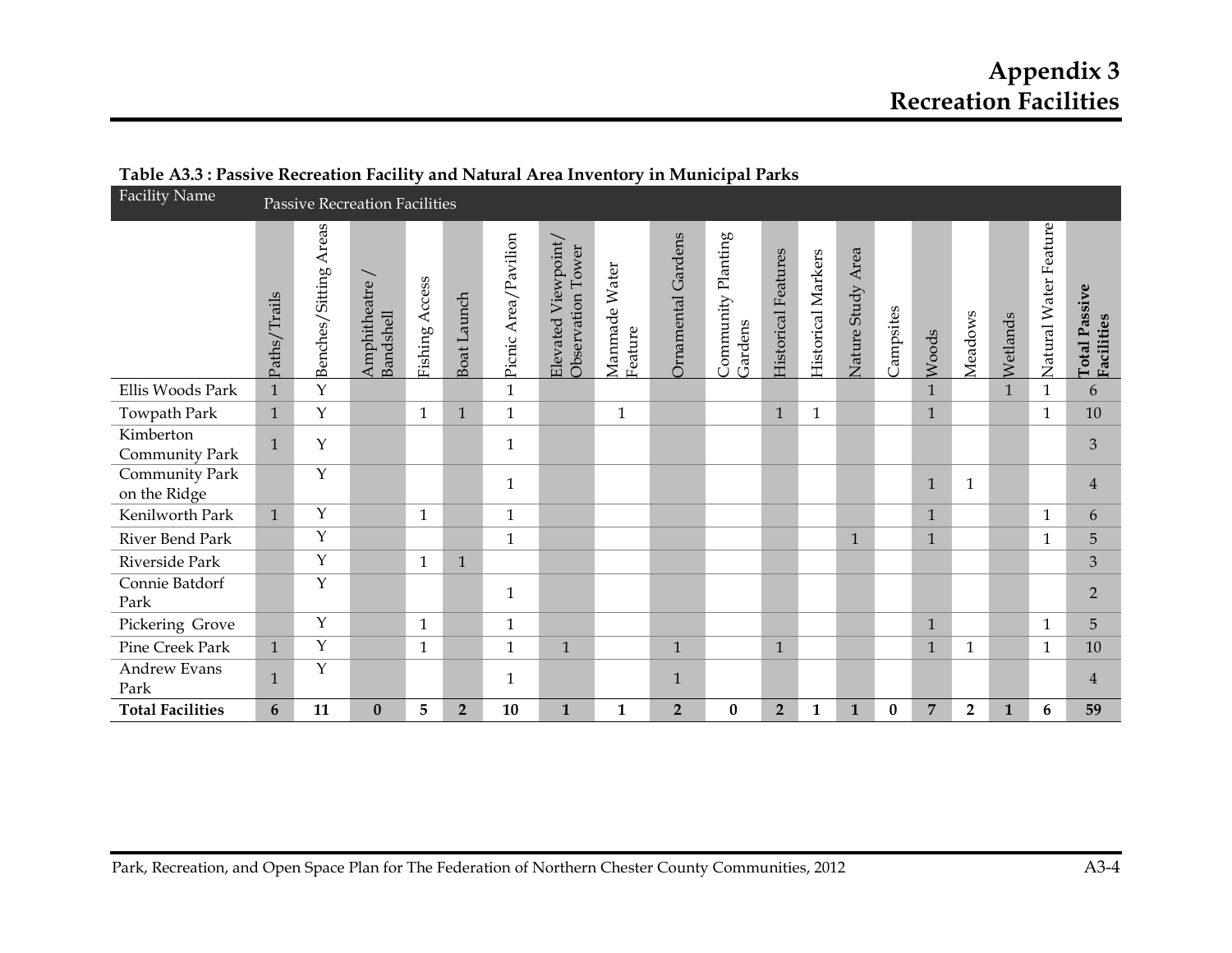- All except Kimberton Community Park and Riverside Park have natural or naturalized landscapes (woods, meadows, wetlands); Towpath Park's pond is manmade but has a naturalized appearance.
- Only River Bend Park has a signed nature study area.
- Only Pine Creek Park has an observation tower or other elevated viewpoint.
- Only Pine Creek Park and Andrew Evans Park have ornamental plantings.
- Only Towpath Park and Pine Creek Park have historical features, namely the canal bed and the horseracing track and stables, respectively; only Towpath Park has interpretative signage of its historic feature.
- None of the parks has an amphitheatre or a bandshell, a community garden.
- None of the parks permits camping or mountain biking; these functions are not typical of community parks but may be of interest to youth and young adults in semi-rural settings.
- There are no dog parks, i.e., fenced areas for dogs to run off-leash, however, five municipal parks as well as the county park and several private conservation lands allow dogs on-leash.

Most parks offer more than one recreation facility for physical activity for a variety of age groups. Offering multiple facilities for intended age groups is important in promoting varied park experiences, repeat visits, and a sense of community ownership of the park. *Table A3.4* summarizes each park's facility count by the age groups served.

| Age Groups                                | Woods<br>Bilis | Towpath | Kimberton | <b>ed</b><br>Cmmnty<br>Park on<br>Ridge | Kenilworth | <b>Bend</b><br>River | Riverside | Batdorf<br>Connie | Pickering<br>Grove | Pine Creek | Andrew<br>Evans |
|-------------------------------------------|----------------|---------|-----------|-----------------------------------------|------------|----------------------|-----------|-------------------|--------------------|------------|-----------------|
| Children<br>$(3-5 \text{ years})$         | $\bullet$      |         |           | $\bullet$                               |            | $\bullet$            | $\bullet$ | $\bullet$         | ∩                  | $\bullet$  | $\bullet$       |
| Children<br>$(5-12 \text{ years})$        | $\bullet$      |         |           |                                         |            |                      |           | $\bullet$         | . .                |            |                 |
| Youth<br>$(12-17 \text{ years})$          | $\bullet$      |         |           |                                         |            |                      |           | $\bullet$         | $\bullet$          |            |                 |
| Adults (18-64)                            | $\bullet$      |         |           |                                         |            |                      |           | $\bullet$         | $\bullet$          |            |                 |
| Seniors (65+ years)                       | $\bullet$      |         |           |                                         |            | $\bullet$            | ٠         | $\bullet$         | $\bullet$          | $\bullet$  | $\bullet$       |
| Families /<br>Intergenerational<br>Groups |                |         |           |                                         |            |                      | $\bullet$ |                   |                    |            | $\bullet$       |

#### **Table A3.4: Total Facilities by Age Group**

Key:  $\bigcirc$  No Facility,  $\bigcirc$  1-2 Facilities,  $\bigcirc$  3 or more Facilities

- Children ages 3 to 5 can use playgrounds, multipurpose fields, swimming pools, and walking paths.
- Children ages 5 to 12 are able to use these same facilities, plus team and informal sports fields and courts independent of adults, as well as passive nature study areas.
- Youth ages 12 to 17 years make use of team and informal sports facilities including hockey and ice rinks, as well as passive fishing and boating accesses.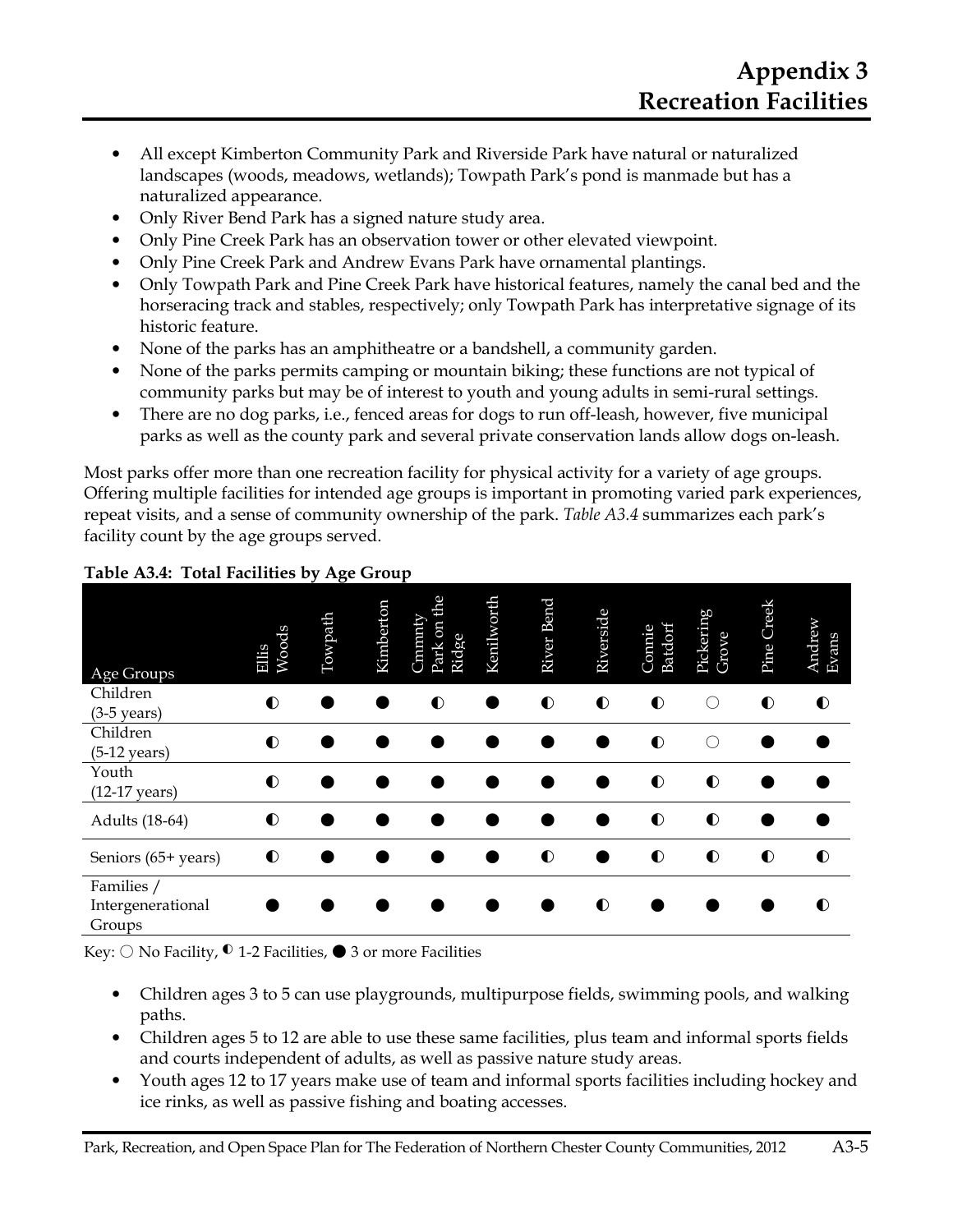- Active adults over age 17 engage in activities requiring team and informal sports facilities, walking paths, passive fishing and boating accesses, and natural landscapes, e.g., for birding.
- Active seniors make use of lifetime sports facilities such as tennis courts, swimming pools, and walking paths as well as natural landscapes, nature study areas, and fishing and boating accesses for passive recreation.
- Active recreation facilities for family and intergenerational groups include walking and fitness trails and golf courses; passive areas include natural landscapes and nature study areas, fishing and boating accesses, picnic areas, and community gardens.
- All parks except Pickering Grove offer at least one recreational facility for physical activity appropriate for each age group. Pickering Grove has no active recreation facilities for children.

*Table A3.5* tallies each park's recreational opportunities for contact with nature; arts, history, and culture; and other people. Overall, most recreation facilities are concentrated in the areas of team sports and play equipment. Seating and picnic areas are common to the parks but their numbers are few and limit social use to only a few individuals. Trails are also present though most are laid out for internal circulation, and none offer facilities for strength-building, flexibility or other aspects of fitness. Natural areas are fairly common though they require complete self-direction and self-motivation; few are interpreted as having environmental or cultural value.

Only Towpath Park features and interprets local history. While other sites may not contain historic features, their proximity to communities, waterways, and other historic sites suggests that there are stories about this region that could be told in local parks.

| <b>Facility Name</b>                                                   | <b>Recreational Opportunities</b> |                  |                        |                           |                                     |                  |  |  |  |  |  |
|------------------------------------------------------------------------|-----------------------------------|------------------|------------------------|---------------------------|-------------------------------------|------------------|--|--|--|--|--|
|                                                                        | Contact with                      |                  |                        | <b>Connect with Arts,</b> |                                     | Social           |  |  |  |  |  |
|                                                                        | <b>Nature</b>                     |                  |                        | Culture, History          | Connections                         |                  |  |  |  |  |  |
|                                                                        | Observation or<br>Nature<br>Study | Trails in Nature | Historical<br>Features | Historical<br>Markers     | Places to sit and<br>"people watch" | Places to picnic |  |  |  |  |  |
| Ellis Woods Park                                                       | 3                                 | $\mathbf{1}$     | $\theta$               | $\mathbf{0}$              | $\overline{2}$                      | $\overline{1}$   |  |  |  |  |  |
| Towpath Park                                                           | 3                                 | 1                | 1                      | 1                         | $\overline{2}$                      | $\mathbf{1}$     |  |  |  |  |  |
| Kimberton Community Park                                               | $\Omega$                          | $\mathbf{1}$     | $\Omega$               | $\Omega$                  | 11                                  | $\mathbf{1}$     |  |  |  |  |  |
| Community Park on the Ridge                                            | $\overline{2}$                    | $\Omega$         | $\theta$               | $\theta$                  | 13                                  | $\mathbf{1}$     |  |  |  |  |  |
| Kenilworth Park                                                        | 3                                 | 1                | $\mathbf{0}$           | $\boldsymbol{0}$          | 5                                   | $\mathbf{1}$     |  |  |  |  |  |
| River Bend Park                                                        | $\overline{4}$                    | $\Omega$         | $\theta$               | $\theta$                  | $\overline{2}$                      | $\mathbf{1}$     |  |  |  |  |  |
| Riverside Park                                                         | $\overline{2}$                    | $\Omega$         | $\Omega$               | $\boldsymbol{0}$          | 3                                   | $\Omega$         |  |  |  |  |  |
| Connie Batdorf Park                                                    | $\Omega$                          | $\theta$         | $\mathbf{0}$           | $\boldsymbol{0}$          | $\mathbf{1}$                        | $\mathbf{1}$     |  |  |  |  |  |
| Pickering Grove                                                        | 3                                 | $\theta$         | $\Omega$               | $\Omega$                  | $\mathbf{1}$                        | $\mathbf{1}$     |  |  |  |  |  |
| Pine Creek Park                                                        | 5                                 | $\mathbf{1}$     | $\mathbf{1}$           | $\Omega$                  | $\overline{2}$                      | $\mathbf{1}$     |  |  |  |  |  |
| Andrew Evans Park                                                      | $\overline{2}$                    | $\mathbf{1}$     | $\theta$               | $\mathbf{0}$              | $\overline{2}$                      | $\mathbf{1}$     |  |  |  |  |  |
| <b>Total Parks with Specified</b><br><b>Recreational Opportunities</b> | 10                                | 6                | $\overline{2}$         | 1                         | 11                                  | 10               |  |  |  |  |  |

### **Table A3.5: Non-Physical Recreational Opportunities in Municipal Parks**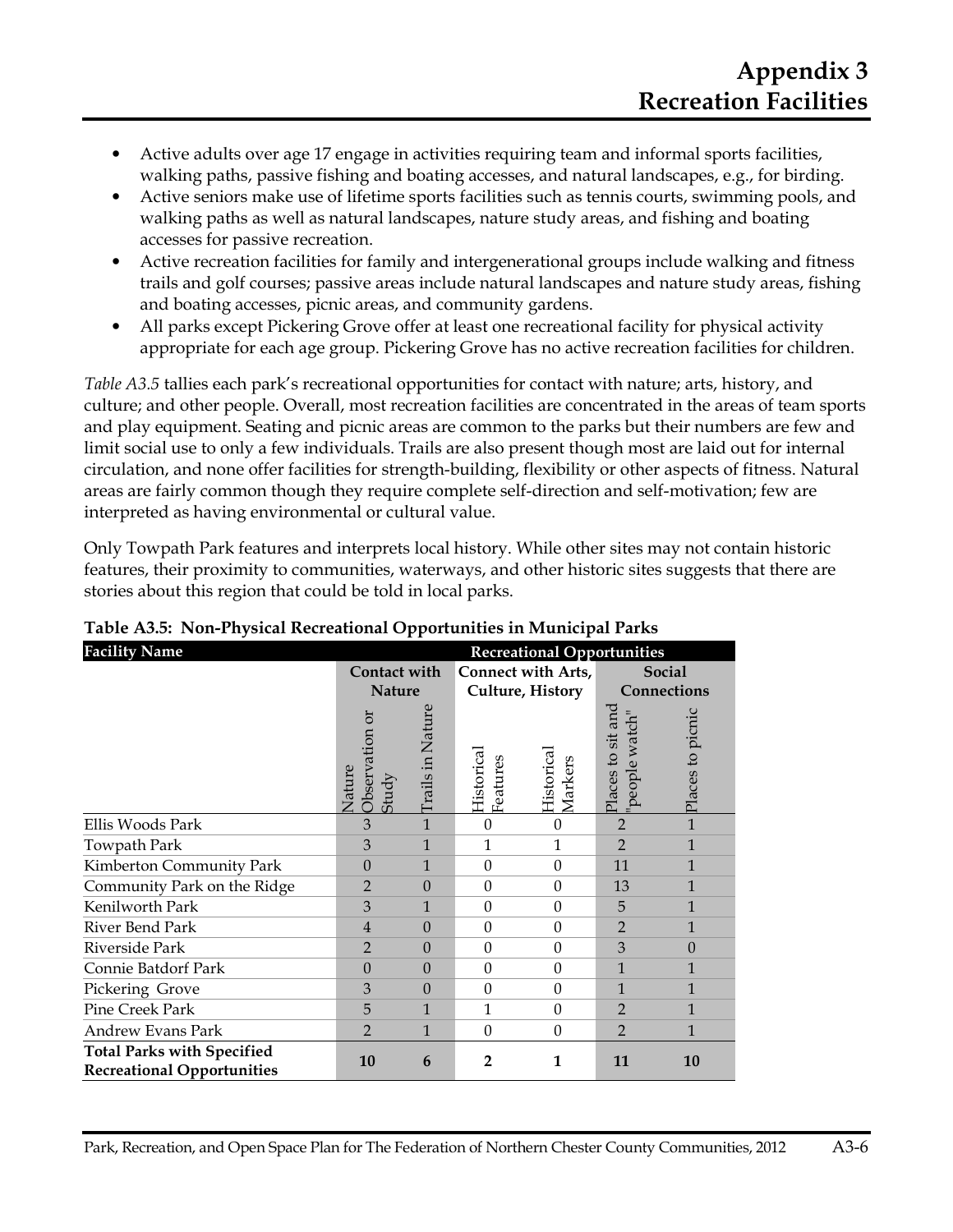# MUNICIPAL PARK DESIGN

### MASTER PLANNING

Master planning ensures that a park's design includes needed recreational and support facilities that meet national play and accessibility standards through a unified design. These qualities can be achieved in parks developed incrementally, but the master planning process provides the opportunity to explore and select design alternatives before the construction investment.

#### PARK ACCESS

Access to nearly all of the parks in the region is predominantly by automobile, as evidenced by the presence of parking lots. The low density distribution of homes places most parks beyond a comfortable 10-15 minute walking distance. In addition, few sidewalks, walking trails, or marked road shoulders connect neighborhoods to public parks. However, trail planning and development with an aim to connect more residents to parks is active in the region. This suggests the need to design the trail access to the park—not just the driveway and parking lot—for park visitors. The trail access to the park will need to provide or direct trail users to suitable "parking," e.g., for bicycles and horses as permitted by the trail.

#### PARK USER EXPERIENCE

The experience of a park is driven by physical design and maintenance as well as by the social experience, and helps a park visitor determine whether he/she will use and/or return to the park. First impressions, largely visual impressions, are critical to welcoming the park visitor. They include overall appearance and facilities of interest that help determine whether a visitor wants to enter the park. A clean, litter-free park conveys that people, either park visitors or park maintenance staff or both, value and take care of the park. Design, signage, and lighting contribute to a sense of safety. Visible places to sit and areas in sun and shade provide places to rest.

#### ACCESSIBILITY AND SAFETY CONDITIONS OF RECREATIONAL FACILITIES

None of the parks are fully ADA-accessible, providing continuous universal access to the park, its parking lot, its primary recreational facilities, and its amenities. This prohibits or discourages park use by people with disabilities and also by families with strollers as well as individuals with temporary disabilities.

The first national accessibility guidelines for playgrounds were published by the U. S. Access Board in 2000, well after most parks in the region were established. Guidelines for other common community recreation facilities soon followed in 2002. These guidelines were combined with the ADA Accessibility Guidelines for Buildings and Facilities and published as the *2004 ADA/ABA* (Architectural Barriers Act) *Accessibility Guidelines*.

The Department of Justice has added requirements for policy and operational concerns, i.e., service animals, personal mobility devices (wheelchairs, Segways, etc.), and telecommunications for the deaf, by publishing the *2010 ADA Standards for Accessible Design*, which took effect on March 15, 2011. Compliance with the *2010 ADA Standards for Accessible Design* is permitted as of September 15, 2010, but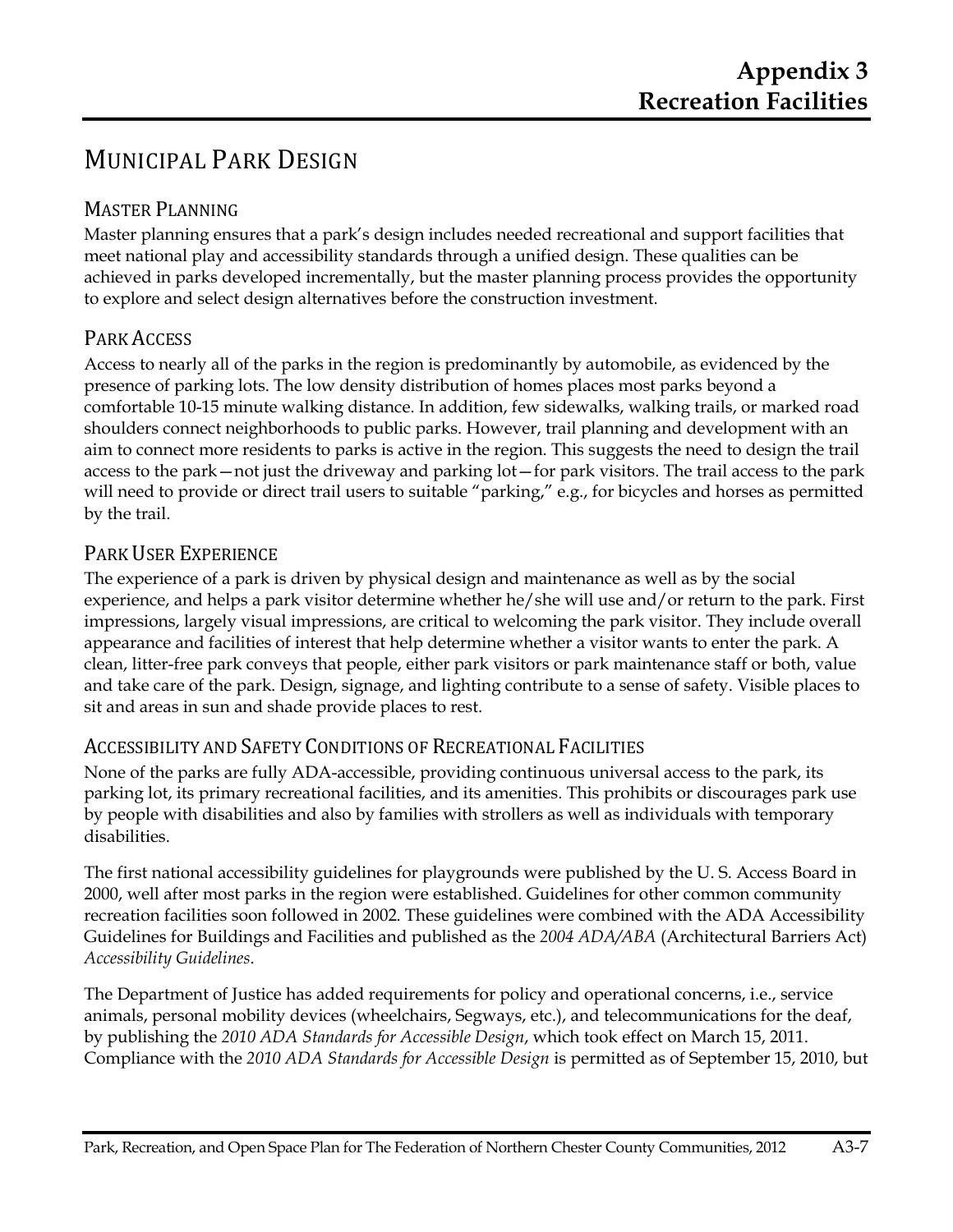not required until March 15, 2012. Standards are to be applied according to when the facility was built or last improved.<sup>1</sup>

| <b>Compliance Date for</b><br><b>New Construction or Alterations</b> | <b>Applicable Standards</b>                                         |  |  |  |  |  |  |
|----------------------------------------------------------------------|---------------------------------------------------------------------|--|--|--|--|--|--|
| Before September 15, 2010                                            | 1991 Standards or Uniform Federal<br>Accessibility Standards (UFAS) |  |  |  |  |  |  |
| On or after September 15, 2010, and before<br>March 15, 2012         | 1991 Standards, UFAS, or 2010 Standards                             |  |  |  |  |  |  |
| On or after March 15, 2012                                           | 2010 Standards                                                      |  |  |  |  |  |  |

Given that the new regulations have already taken effect, park owners should assess each park against the applicable standards and establish a program to address deficiencies.

Playgrounds are intended to provide active recreation activities for children. Yet, too often, they present safety hazards to the spontaneous and unpredictable behavior of children aged 6 months to 12 years. Since 1981, the U.S. Consumer Product Safety Commission (CPSC) has published voluntary standards for public playground safety. These standards are intended to minimize injuries associated with the use of playground equipment by addressing site selection, playground layout, equipment selection, materials, and surfacing, as well as assembly, installation, and maintenance.

Playgrounds in the region built within the past decade appear to meet the CPSC standards, but the few older playgrounds, including individual pieces of play equipment, do not. While the standards are voluntary, their application provides a basic level of physical safety for children. Park owners should review the CPSC's Public Playground Safety Handbook and apply the CPSC Public Playground Safety Checklist to regular playground maintenance inspections. As recommended by the CPSC, the frequency of inspections will depend on the type and age of equipment, the amount of use, and the local climate. Inspections should be carried out in a systematic manner by personnel familiar with the playground, such as maintenance workers, playground supervisors, etc.

# DETAILED ASSESSMENT OF MUNICIPAL PARKLANDS

### RIVER BEND PARK

 $\overline{a}$ 

River Bend Park's location along the riverfront and its athletic fields for community use are the park's strengths. Yet its isolation from neighbors by the nearby elevated U.S. Route 422 and its focus on sports are drawbacks, resulting in narrow use by sports leagues and limited use when players are not present. Given the need to drive to the park and the concentration of visitors on game days, the park lacks adequate parking, and its play equipment does not meet current safety standards. Its riverfront is underutilized; views and access are very limited. Its memorial field plaques are not prominent. It also lacks a sense of design to tie the park elements together.

<sup>1</sup> http://www.ada.gov/regs2010/ADAregs2010.htm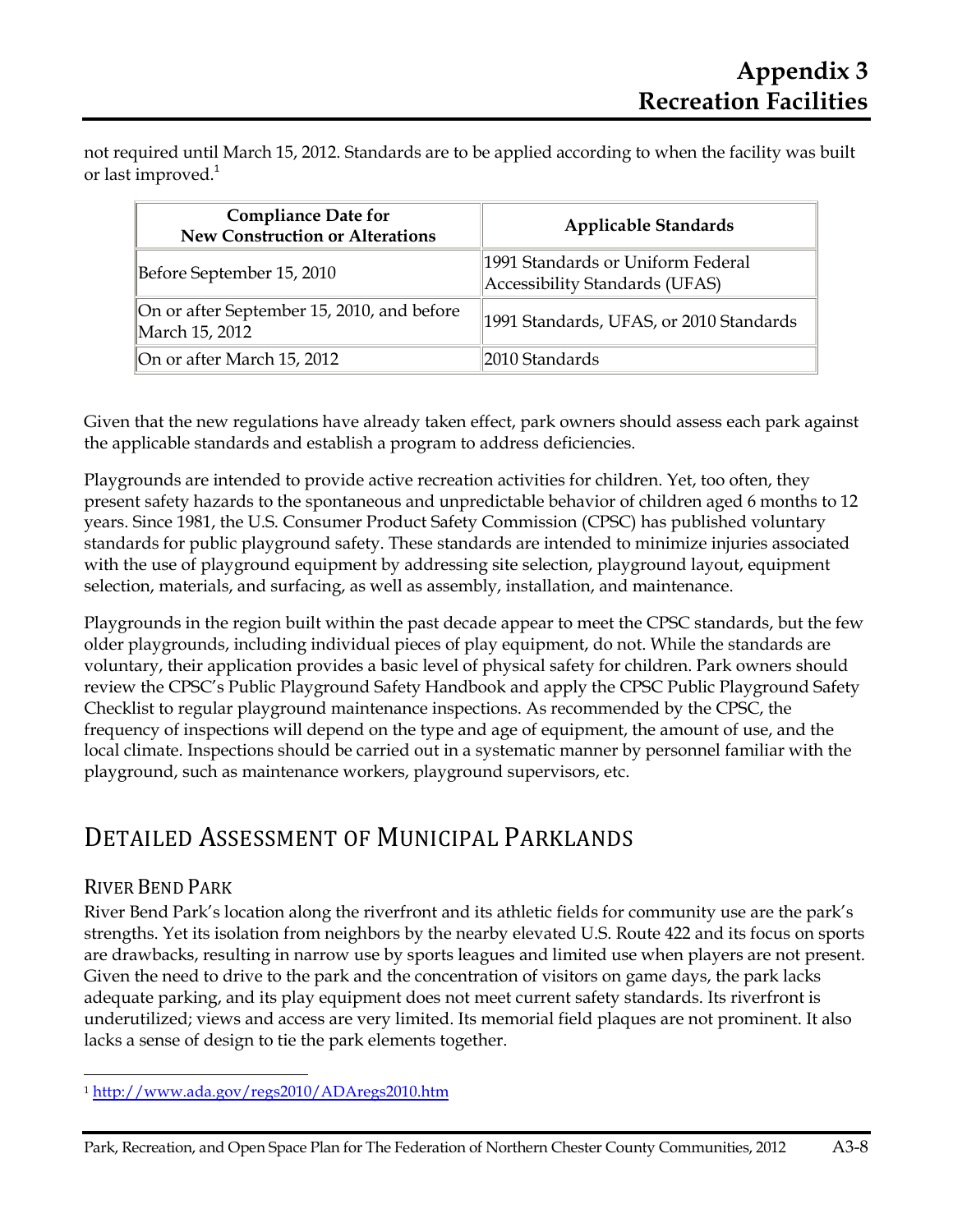The age of the facilities, namely the playground equipment, the high demand for parking, and other concerns suggest that the park may benefit from evaluation and renewal through a new master planning effort. Opportunities for park enhancement include the addition of a perimeter walking path and interpretation of the river history and ecology to expand recreational offerings, more benches and shade trees to support social activities, identified parking and overflow areas, and signage to identify the park and orient park visitors to its layout and features. Signage and plantings will also improve curb appeal.

### RIVERSIDE PARK

Riverside Park's strengths are its neighborhood location in the heart of South Pottstown and its basketball and tennis courts for informal, "drop in" recreation. Like River Bend, Riverside lacks a sense of design to tie the park elements together. At the same time, the park is nearly surrounded by parking, streets, and alleys—and thus vehicles—especially on game days at the adjacent Wampler Little League Complex. On the day of its field view, the tennis nets were missing, raising questions about the courts' use and suitability for neighbors' recreational interests. This park, too, could benefit from a new master plan with neighborhood input. Opportunities for improvement at this site include an integrated design for circulation, landscaping, and signage with the adjacent Wampler Complex.

#### KENILWORTH PARK

Kenilworth Park has been fully developed with varied active and passive recreation facilities. It has not been master-planned, yet its facilities are well-used by the surrounding neighborhood. The mature trees along the adjacent streets and around the pond help define and unify the site. Kenilworth Park's assets include its neighborhood location, varied athletic facilities, pond and walking trail, areas of both sun and shade, and activities building. The park sits slightly lower than the surrounding neighborhood, giving passersby a birds-eye view of the activities in the park.

While the park offers two ball fields, a multipurpose field, and tennis courts, they are fitted tightly on the site with little space between them for circulation and buffering wayward balls. Sidewalks along the perimeter of the park are in need of repair. Opportunities for park improvement or enhancement include additional benches and greater field separation with trees or other plantings for seasonal interest and buffering.

#### TOWPATH PARK

Towpath Park is primarily a park for passive recreation along the Schuylkill River. The park offers an informal grass field and a small children's play area in the sun, abundant shade under the riparian forest canopy, a fishing pier and boat launch, a small pond and varied facilities for social activities, including benches, a picnic pavilion, grills, etc. Strengths of Towpath Park include its riverside location and access, interpreted canal history, and internal walking trail, meeting recreational interests in natural resources, history, and physical activity at one site. The park falls short on ADA accessibility to its varied facilities. Opportunities for park improvement include universal access to all facilities; accessible play equipment to replace the concrete animals in sand; the addition of a trailhead, signage, and bike rack to the Schuylkill River Trail (upon its construction); and additional pavilions.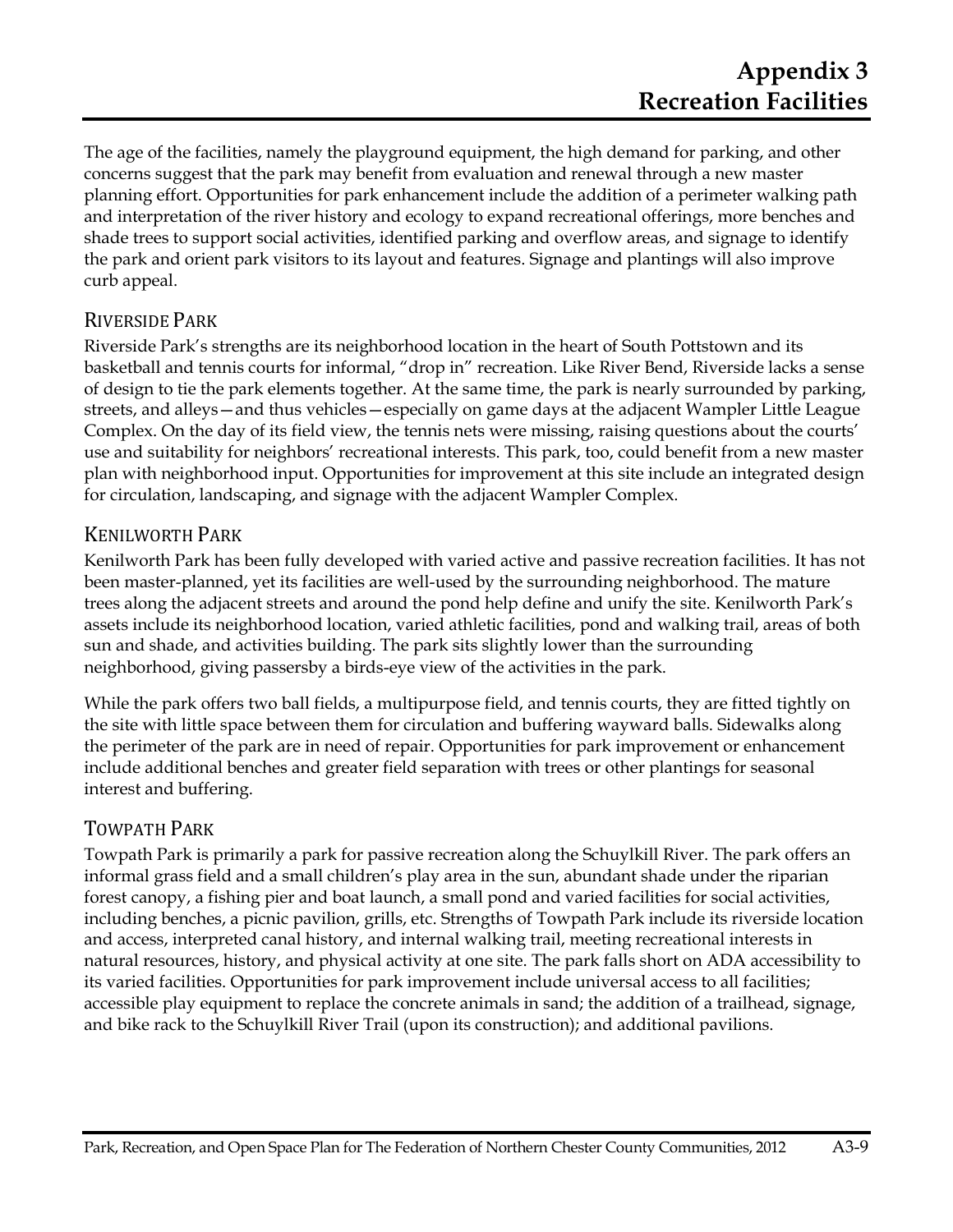### ELLIS WOODS PARK

Ellis Woods Park has been master-planned and partially developed. To date, a playground has been installed adjacent to the municipal building, the municipal parking lot expanded, and an improved (cindered) loop walking path installed in the large grassed area between the parking lot and the woods. The wooded portion at the rear of the site along Pigeon Creek will remain in a natural condition. The park's visibility and "curb appeal" are relatively low given its remote location and limited view of available activities from the road. Opportunities for enhancement include more activities in the grass area surrounding and inside the walking loop, which could range from exercise stations to naturalized meadows; seating, pavilion(s), and trees/plantings to support social use of the space; and potential expansion of this narrow site to accommodate additional facilities and extended trails.

## COMMUNITY PARK ON THE RIDGE

Community Park on the Ridge offers a wide variety of athletic fields sited into the park's hillside topography, a contemporary playground, and room to add an additional athletic field in the future. A walking path with occasional bench seating and shade trees ties the park elements together visually. Time will mature the park's trees and plantings, increasing its seasonal interest and shaded seating. The park's primary challenge is the fact that it lies hidden from view behind and below the township building along Route 23. Opportunities to enhance the park include the construction of the additional sports field for league or community play, interpretation of the on-site and adjacent naturalized landscape, and additional shade trees, perhaps planted in clusters.

# KIMBERTON COMMUNITY PARK

Kimberton Community Park includes varied sports, informal play, and social facilities for all ages. The park's layout fits these facilities into the varied topography of the site and allows visitors to casually view activities occurring on lower levels of the park. A walking path and landscaped areas provide interconnected access among the facilities. Opportunities to enhance this park include integration of village history and extension of the walking path system to the adjacent Kimberton Youth Athletic League ball field complex and the Kimberton Fire Company Fairgrounds.

# PICKERING GROVE

Continuing to operate primarily as a summer camp, Pickering Grove has had limited site development, yet its facilities are laid out in a way that is easily understood by the visitor. The creekside location and closed tree canopy are the primary strengths of Pickering Grove, creating an intimate space for experiences with nature. The former camp building provides a central location for activities. The simple structures used to designate other activity or group centers may be beneficial to the summer camp but offer no long-term value to the park. The park's primary challenge is the entrance; the driveway leads to unmarked gravel parking from which the activities building and creek are barely visible. In addition to a more intentional entrance design and identification signage, opportunities for park improvement include interpretation or guided study of nature and a trailhead for the Pickering Creek Trail.

### PINE CREEK PARK

Pine Creek Park, the former horseracing facility, has been adapted as West Pikeland's community park. The racetrack is now used as a walking track. Pavilions, picnic benches, and grills have been added to support picnicking in the park. A trail has been constructed through the natural wooded, wetland, and meadow areas as well as through the developed areas. Park signage displays the layout of the park.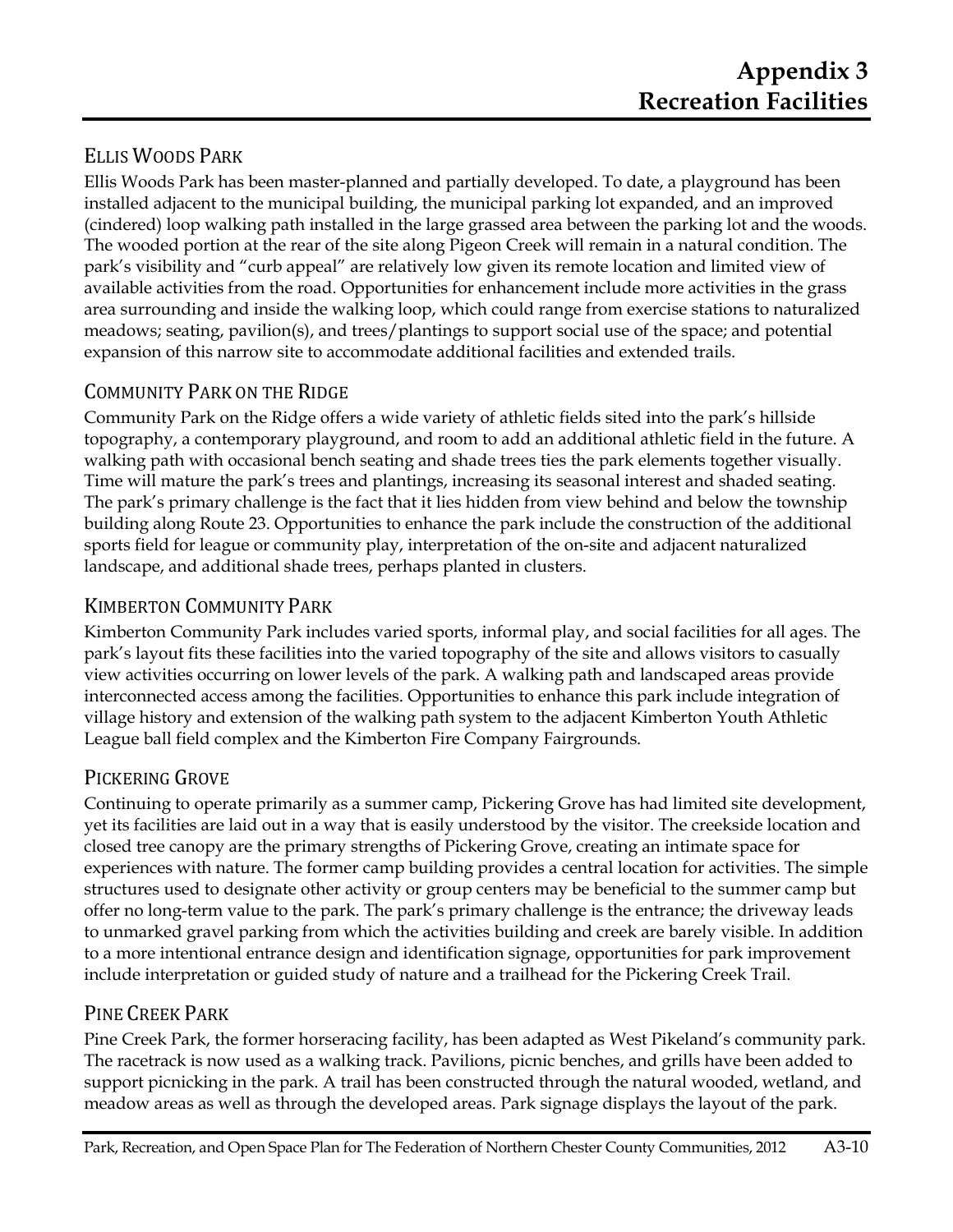This is helpful to the park visitor, because the topography and vegetation hide some areas from view. The strengths of Pine Creek Park include its size and variety of natural landscape types and water features, trail, social areas, and signage within the park. Feasible use and maintenance of the stable and other buildings associated with the park's former use as a horseracing track are the park's primary challenge. Opportunities to enhance the park include interpretation of the site's natural and cultural features through signage and/or programs.

#### ANDREW EVANS PARK

Like Kimberton Community Park, the fields and facilities at Andrew Evans Park "fit" into the topography of the site. This design approach, along with a walking path and ornamental plantings, unify the park into a cohesive landscape. The provision of two parking locations, one upper and one lower, promotes convenient access to the park's facilities. There are large expanses of grass between the fields and facilities, absorbing the change in grade and allowing for informal play. Converting portions of the grassy areas to a naturalized landscape would reduce the need for regular mowing. A trailhead for hikers and bicyclists may be appropriate if trails are designated or developed to/from or along the park. Over time the existing plantings will mature, enhancing the park by providing additional shade.

#### CONNIE BATDORF PARK

Connie Batdorf Park was planned to provide an athletic field and field house for local area sports teams which currently includes Norchester Red Knights and Coventry Lacrosse. In addition to the athletic field, the park has a picnic pavilion built by local boy scouts and a modern playground. The park's design is uncomplicated and the facilities are easily visible from the parking area. Connie Batdorf Park's location along Route 100 is both a strength and a weakness. The location is well suited to drop-in park use as residents of the region travel this busy route. However, the route can be a hazard to those entering and exiting the park, particularly those crossing the road to reach the food vendor.

Advance visibility of the park from Route 100 is limited, given its location behind frontage properties. Queues to its presence, such as landscaping and signage, especially at the park entrance, would increase appreciation for this park. Finally, additional facilities—active, passive, or social—should be considered to create more diversified recreational opportunities at the park. Elements such as a perimeter trail, ornamental or community planting beds, and benches, could help unify this space and add interest to the park experience. Signage could also help inform the park visitor of the park boundaries and included areas.

# FINDINGS

#### RECREATION FACILITIES

1. The active recreation parks in Northern Chester County offer a total of 48 active recreation or physical play facilities for 13 unique active recreation activities. Parks in the Region offer duplicate facilities, especially team sports fields. This repetition supports sport leagues and competition. One notable exception is the single horseshoe pit at Community Park on the Ridge.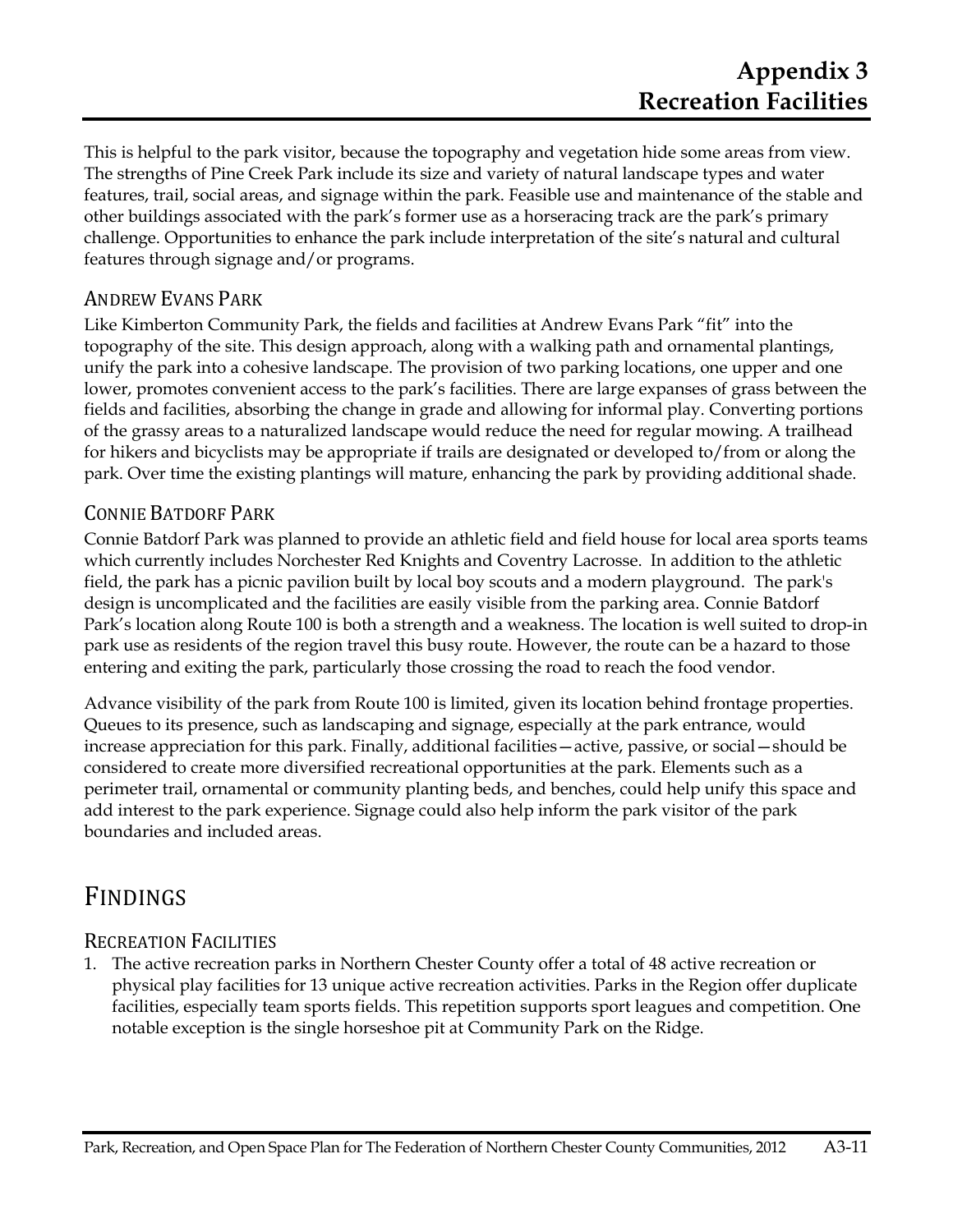- 2. Overall, most of the available recreation facilities support team sports and children's play (playgrounds). This may limit use of the facilities and the park to groups large enough to "hold a game" and age groups interested in such activities.
- 3. The fitness trail with exercise stations at Community Park on the Ridge is the only facility specifically designed for exercise. While other parks have paths, they function as circulation paths within the park, not fitness facilities. Other facilities require physical activity but are not focused on the individual's fitness as the primary function.
- 4. Five parks offer access to water for fishing or boating. Towpath Park, Kenilworth Park, Riverside Park offer access to the Schuylkill River; Pickering Grove and Pine Creek Park offer access to Pickering Creek. Also, the Tri-Town accessible fishing park is under development along French Creek.
- 5. Natural areas are commonly found in the Region's parks. Eight parks have natural or naturalized landscapes (woods, meadows, wetlands) within the park. These landscapes function largely as backdrops to open grass fields. With the exception of the signed nature study area along the edge of the riparian forest in River Bend Park, there are no blazed trails to guide visitors to or through these natural features. Any experience of these natural features requires complete self-direction and selfmotivation
- 6. Heritage is not commonly featured in the Region's parks. Only Towpath Park and Pine Creek Park have historical features, namely the canal bed and the horseracing track and stables, respectively; only Towpath Park has interpretative signage of its historic feature. While other sites may not contain historic features, their proximity to communities, waterways, and other historic sites suggests that there are stories about this region that could be told in local parks.
- 7. Other common park facilities not found in the Region include public swimming pools, public golf courses, skateparks, ice rinks, Frisbee golf courses, sledding hills, climbing walls, amphitheatres or bandshells, manmade water features (e.g., a fountains), and a community gardens.
- 8. There are no public or private indoor community recreation centers in the Region. The nearest centers are the Phoenixville YMCA and Pottstown YMCA.A previous feasibility study found an insufficient support for such a facility in the Region, however the Ludwig's Corner master site plan reserves a site for a future YM/YWCA should conditions change.
- 9. There are no dog parks, i.e., fenced areas for dogs to run off-leash. Five of the municipal parks, as well as the county park and several private conservation lands, allow dogs on-leash.
- 10. Most parks offer more than one recreation facility for physical activity for age groups ranging from children to adults to intergenerational groups. Few offer more than three age-group appropriate facilities to support repeated park visits.
- 11. Seating and picnic areas are common to the parks but their numbers are few and limit social use to only a few individuals.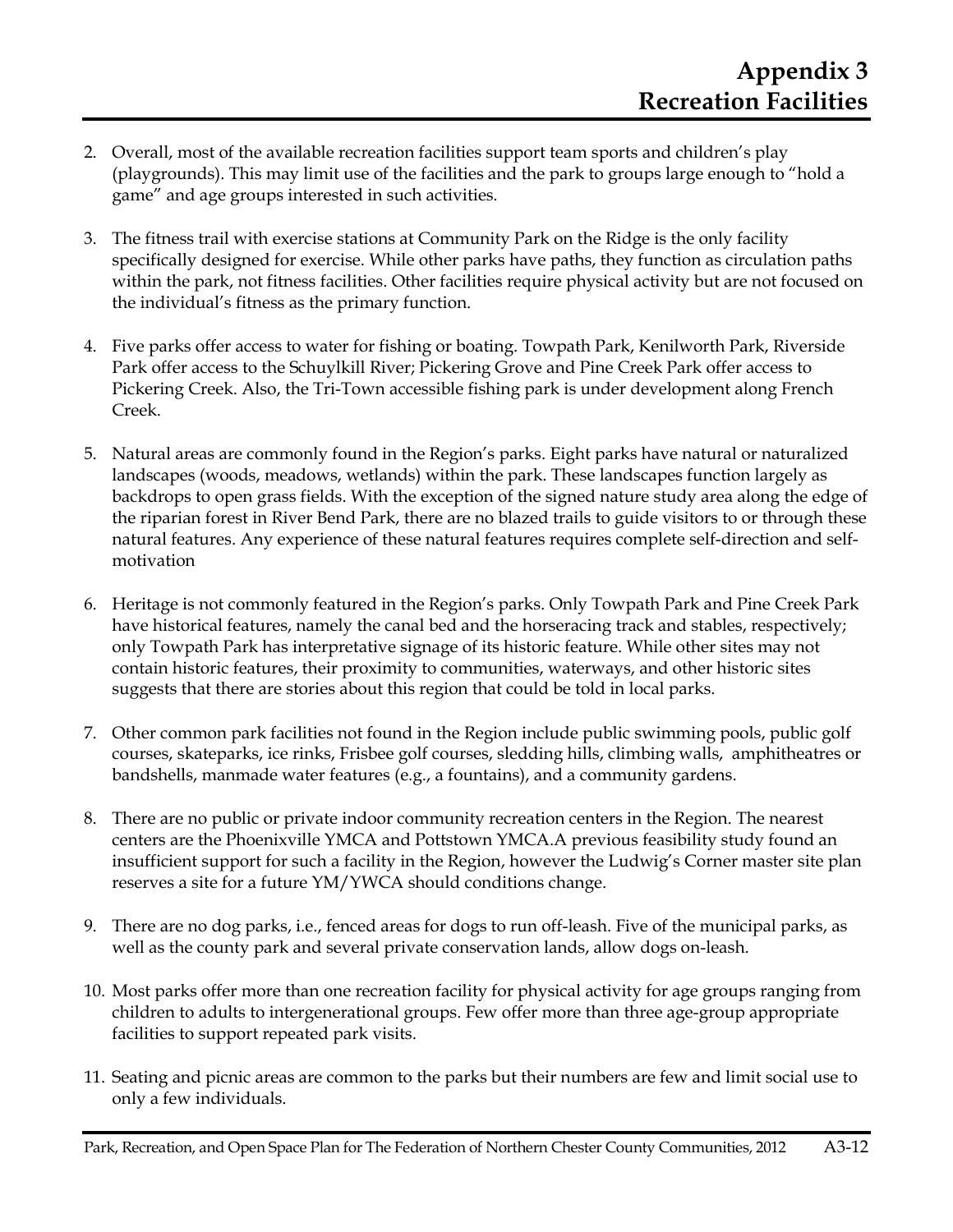#### PARK MASTER PLANNING

- 12. Park master plans have guided the most recent park designs and improvements. Master plans have been prepared and at least partially implemented for Ellis Woods Park, Kimberton Community Park, Community Park on the Ridge, Pine Creek Park, and Andrew Evans Park. Facilities in other, older parks were installed over time to serve the needs of the community.
- 13. Site analysis and preliminary planning for some future park sites have occurred. Only the Snyder Avenue Park has been master planned, namely as a multi-use park with active and passive facilities. The Parker Tavern and Wade Tract are envisioned as complementary sites to the Schuylkill River Trailhead at the Parker House, though no detailed planning has occurred. The Heyser Tract has been proposed as a baseball field for the Norchester Baseball League and soccer fields for Vincent United Futbol Club; concept sketches have been prepared. The Pennhurst Tract had a preliminary engineering evaluation that indicated Tract A "lend best to natural trail systems and passive uses," while Tract B could support more active recreation. Other sites have had minimal discussion. The Reiff Tract has been laid out for soccer fields.

#### FACILITY ACCESSIBILITY AND SAFETY

- 14. None of the parks are fully ADA-accessible, providing continuous universal access to the park, its parking lot, its primary recreational facilities, and its amenities. Newer parks, particularly those that have used state funding for construction, have accessible recreation and support facilities.
- 15. Playgrounds in the Region built within the past decade appear to meet the CPSC standards, but older play equipment does not.